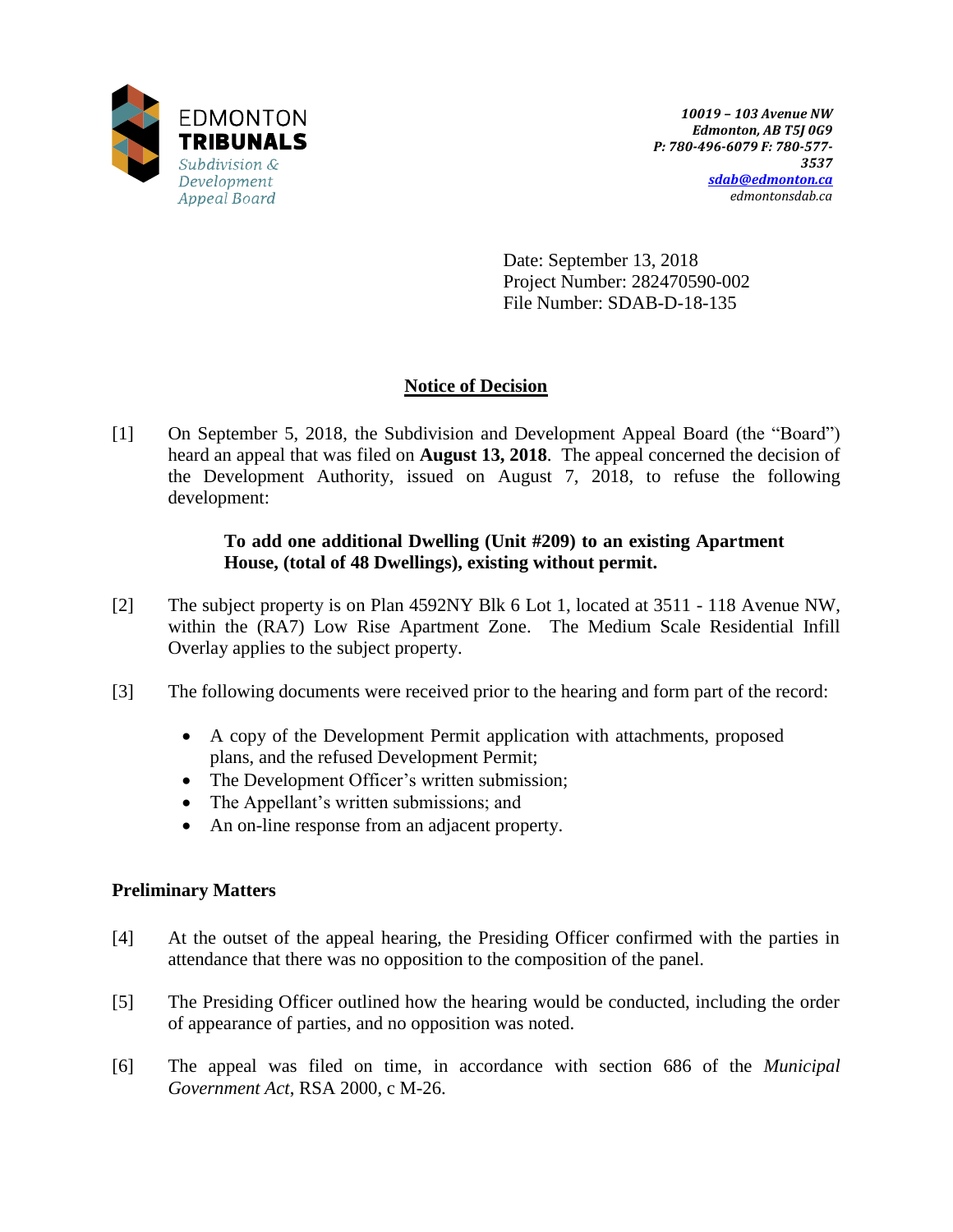### **Summary of Hearing**

- *i) Position of Mr. D. Mitton, representing the Appellant, Leston Holdings*
- [7] The subject dwelling unit ("unit") existed when the building was purchased approximately one year ago.
- [8] Mr. Mitton referred to the floor plan showing the location of the unit and the parking spaces for the building, which include the existing unit.
- [9] There will be no alterations to the subject unit.
- [10] In his opinion, if the Development Officer had the authority to vary density, the application would have been approved.
- [11] There is a park in close proximity to the subject site that tenants can use.
- [12] In his opinion, more rental housing is needed in the neighbourhood
- [13] Mr. Mitton provided the following information in response to questions by the Board:
	- a. There is amenity space along 118 Avenue that can be used by the tenants.
	- b. In his opinion, the existing unit will not negatively impact the neighbouring property owners.
	- c. Each of the 48 units has one bedroom, although the subject unit is slightly smaller.
	- d. He could not confirm exactly when the subject unit was developed, but estimates that it has existed for the last 40 years.
	- e. He believes he pays taxes for the subject unit, but he could not confirm.
	- f. There have been no known complaints regarding the subject unit prior to the hearing.
	- g. He found out the existing unit did not have a permit when he was attaining the mortgage for the building. He assumed the previous owner had a permit for the subject unit when they held the mortgage on the property.
	- *ii) Position of Mr. D. Williams, an affected Property Owner*
- [14] Mr. Williams misunderstood that the dwelling unit was existing and thought an additional apartment complex was being built.
- [15] He is no longer opposed to the appeal.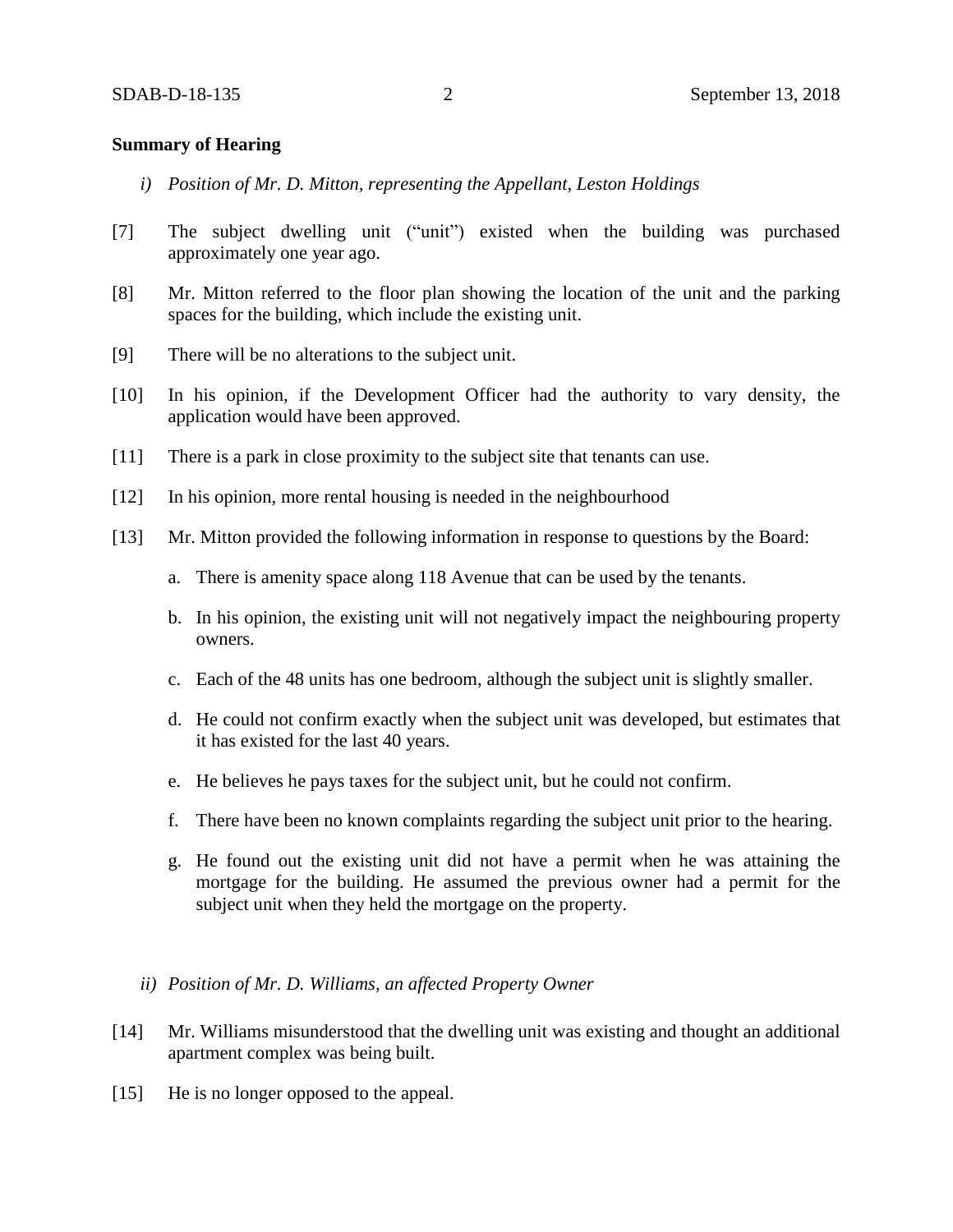- *iii) Position of the Development Officer, Mr. K. Yeung*
- [16] The Development Authority provided a written submission and did not attend the hearing.

#### **Decision**

- [17] The appeal is **ALLOWED** and the decision of the Development Authority is **REVOKED**. The development is **GRANTED** as applied for to the Development Authority, subject to the following **CONDITIONS**:
	- 1. The development shall be constructed in accordance with the stamped and approved drawings.
	- 2. PRIOR TO THE RELEASE OF DRAWINGS FOR BUILDING PERMIT REVIEW, the applicant or property owner shall pay a Sanitary Sewer Trunk Charge fee of \$1,629.00. The SSTC charge is quoted at year 2018 rate. Please contact Private Development, Drainage Services, at 780-496-5665 for further details regarding the fee. However, the final SSTC is based on the prevailing rate at the time the applicant/owner makes payment at the 2nd Floor, Edmonton Tower, 10111 104 Avenue NW, Edmonton AB T5J 0J4.
- [18] In granting the development the following variances to the *Edmonton Zoning Bylaw* are allowed:
	- 1. The maximum Density per section 210.4(2) is waived.
	- 2. The Amenity Area requirement per section 46.2(d) is waived.

### **Reasons for Decision**

- [19] The proposed development is an additional Dwelling Unit ("Unit") to an existing Apartment House. Apartment Housing is a Permitted Use in the (RA7) Low Rise Apartment Zone.
- [20] The two matters before the Board are:
	- i) to increase the Density from 47 Units to 48 Units; and
	- ii) a lack of an Amenity Area provided for the additional Unit.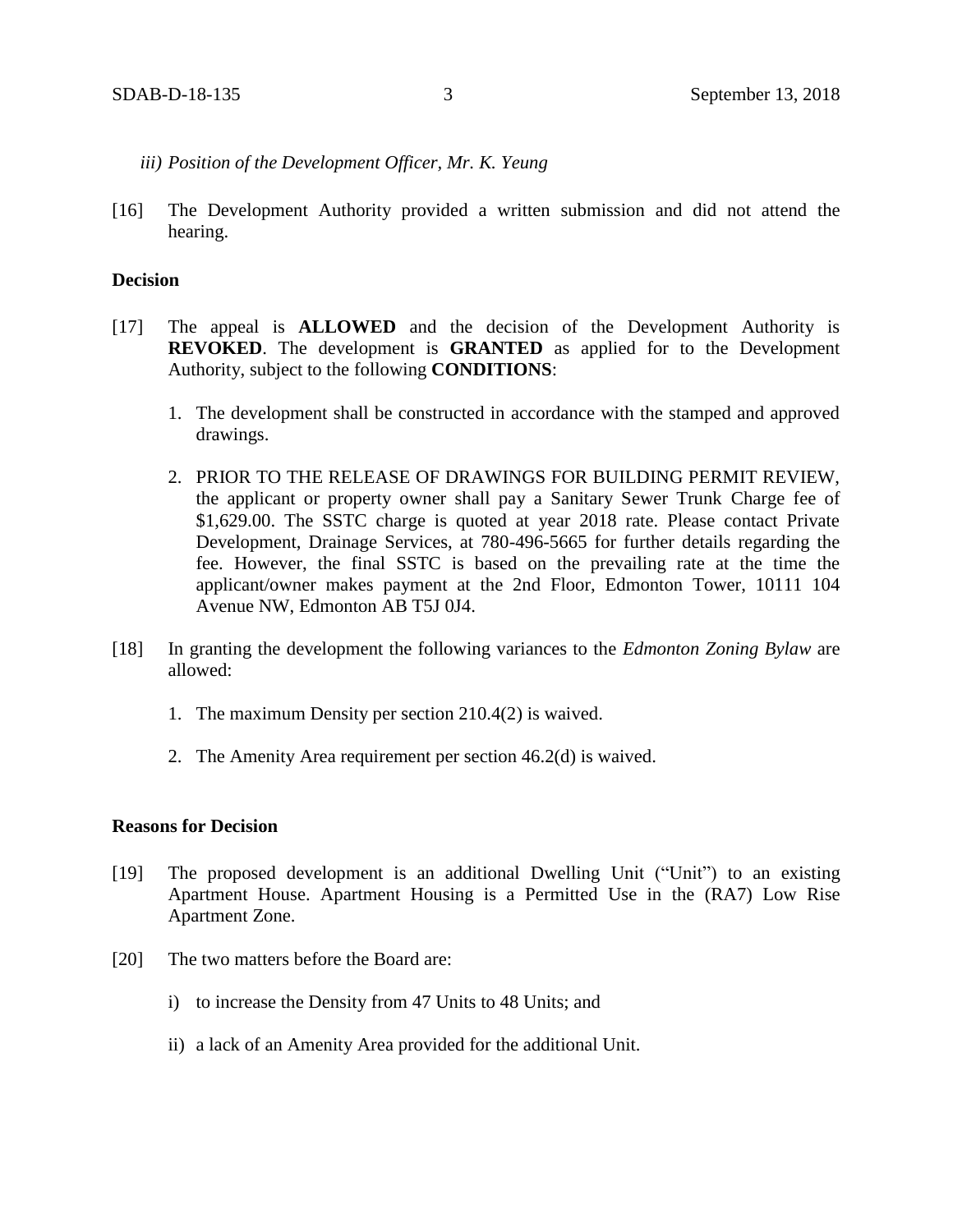The Board grants these variances for the following reasons:

- [21] Density:
	- a. The Appellant indicated that to his knowledge, the additional Unit has existed for the last 40 years and no issues or concerns have arisen as a result of the additional Unit.
	- b. The Appellant indicated that financing was required, which led to the Development Permit application in question.
	- c. The Board heard evidence that adequate parking is provided for the additional Unit and there are no interior or exterior alterations required for the Unit.
- [22] Amenity Area:

*…*

- a. The existing 47 Units of the existing Apartment House do not have Amenity space.
- b. As stated in paragraph  $[20.a]$ , the  $48<sup>th</sup>$  Unit has existed for the last 40 years. No issues or concerns were cited or presented to the Board related to the Amenity Area variance.
- c. The Board notes that the Amenity Area deficiency is mitigated by the subject building's close proximity to a Public Park.
- [23] The only property owner opposed to the proposed development withdrew his objection in the course of the hearing and the Board finds that there is no opposition to the additional Unit.
- [24] Another issue that the Board must deal with in considering this appeal is that the proposed development is considered a non-conforming building under section 643 of the *Municipal Government Act.* Given that the requested variance to Density is properly considered an "enlargement" under that section, the Board must satisfy itself that one of the exceptions in section 643(5) apply in order to have the jurisdiction to grant the appeal.
- [25] The Board finds that it has jurisdiction to waive the Density requirements pursuant to section  $643(5)(c)$ , which states:

*A non-conforming building may continue to be used but the building may not be enlarged, added to, rebuilt or structurally altered except;*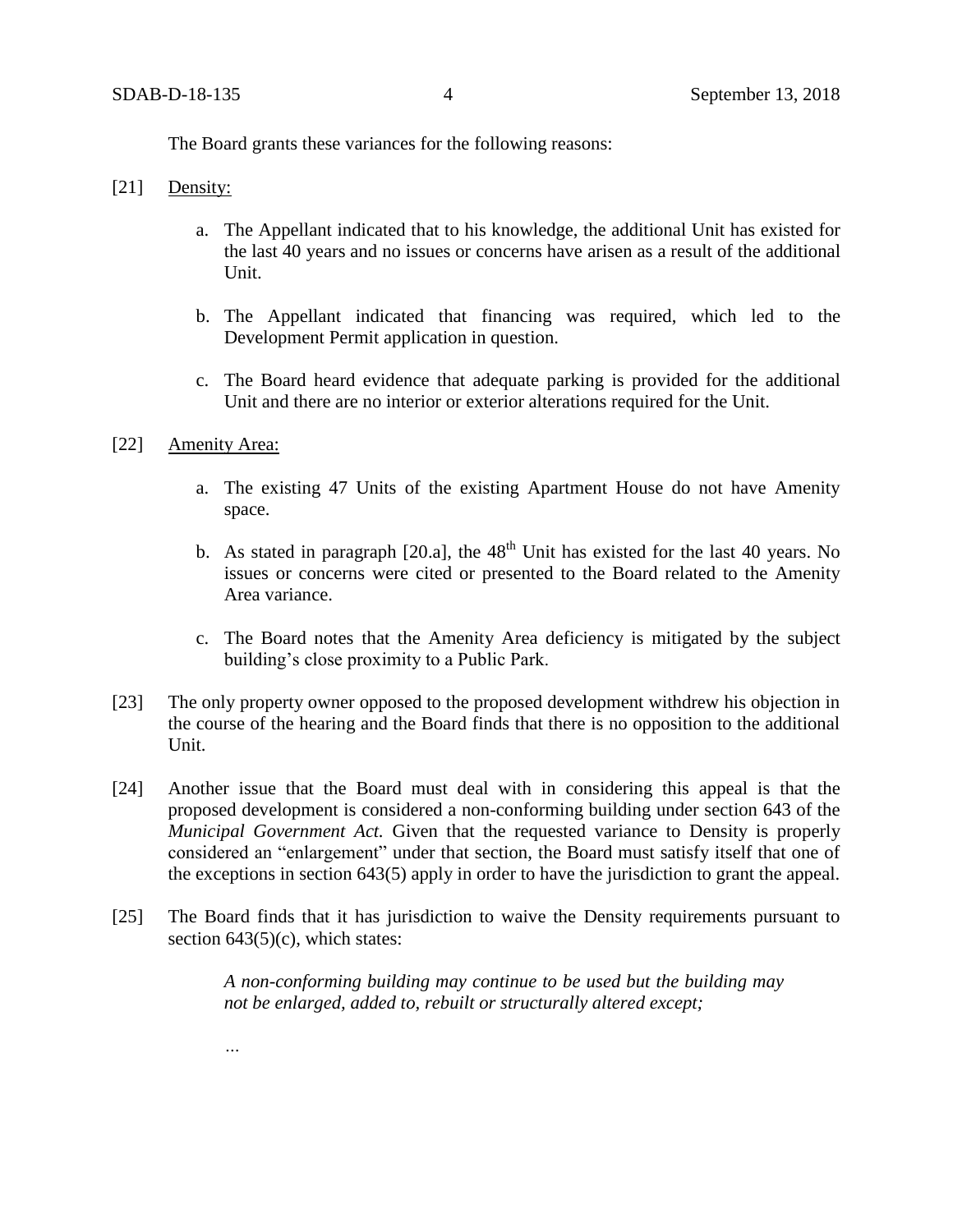*(c) in accordance with a land use bylaw that provides minor variance powers to the development authority for the purposes of this section.*

- [26] The land use bylaw provides this minor variance power in section 11.3(2) which mimics this Board's test in section 687(3)(d) of the *Municipal Government Act.* The Board further finds that the variance being granted satisfies the "minor variance" threshold applied to non-conforming buildings given that the additional one unit of Density is *de minimus* in the grand scheme of the development.
- [27] The Board finds that there were no planning reasons provided to turn down this appeal.
- [28] Based on the foregoing, the Board concludes that the proposed development will not unduly interfere with the amenities of the neighbourhood nor materially interfere with or affect the use, enjoyment or value of neighbouring parcels of land.

Mr. V. Laberge, Presiding Officer Subdivision and Development Appeal Board

Board Members in Attendance Mr. R. Handa; Mr. C. Buyze; Mr. A. Nagy; Mr. R. Hobson

CC: City of Edmonton, Development & Zoning Services, Attn: Mr. K. Yeung / Mr. A. Wen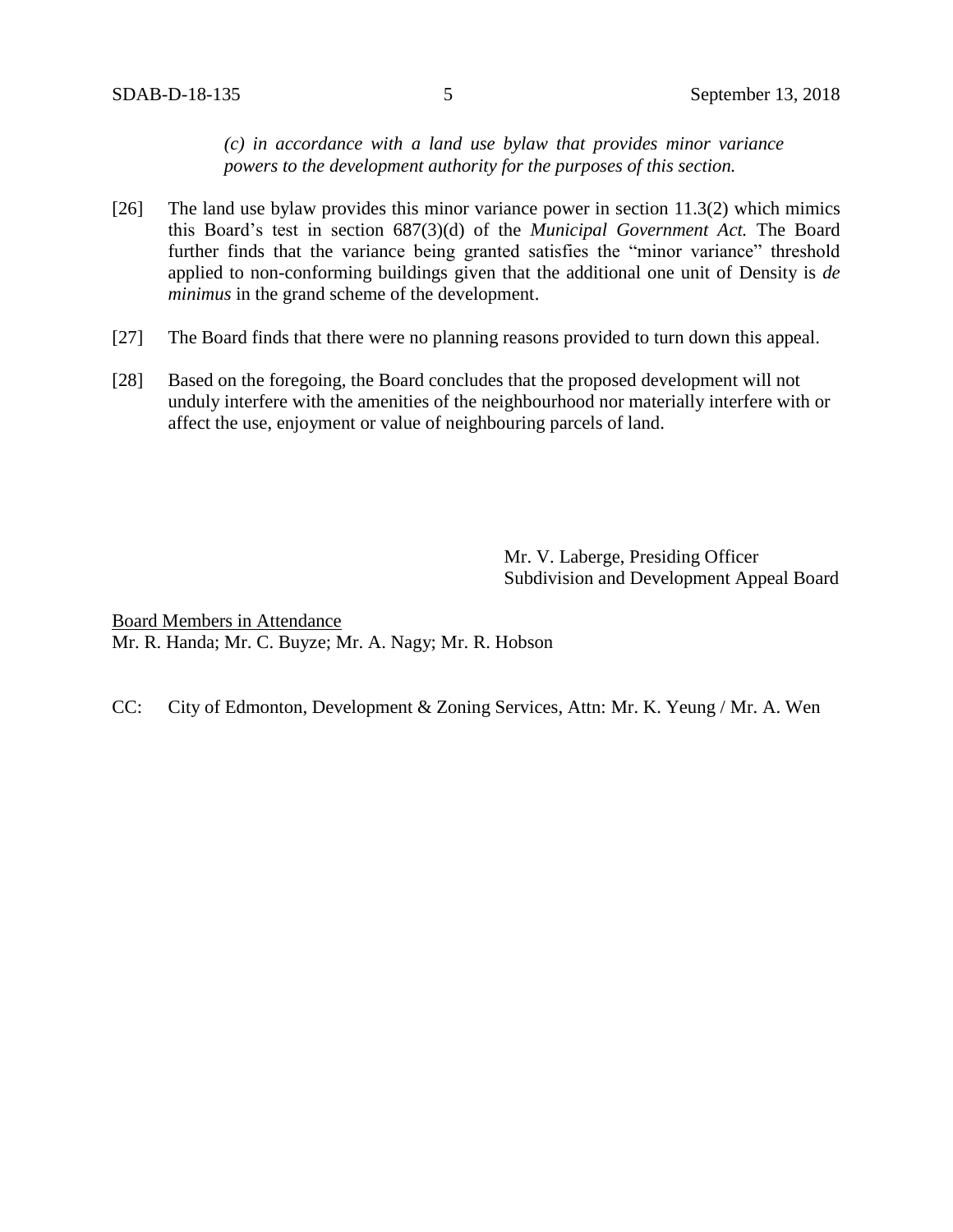## **Important Information for the Applicant/Appellant**

- 1. This is not a Building Permit. A Building Permit must be obtained separately from Development & Zoning Services, located on the 2nd Floor, Edmonton Tower, 10111 – 104 Avenue NW, Edmonton, AB T5J 0J4.
- 2. Obtaining a Development Permit does not relieve you from complying with:
	- a) the requirements of the *Edmonton Zoning Bylaw*, insofar as those requirements have not been relaxed or varied by a decision of the Subdivision and Development Appeal Board,
	- b) the requirements of the *Alberta Safety Codes Act*,
	- c) the *Alberta Regulation 204/207 – Safety Codes Act – Permit Regulation*,
	- d) the requirements of any other appropriate federal, provincial or municipal legislation,
	- e) the conditions of any caveat, covenant, easement or other instrument affecting a building or land.
- 3. When an application for a Development Permit has been approved by the Subdivision and Development Appeal Board, it shall not be valid unless and until any conditions of approval, save those of a continuing nature, have been fulfilled.
- 4. A Development Permit will expire in accordance to the provisions of section 22 of the *Edmonton Zoning Bylaw, Bylaw 12800*, as amended.
- 5. This decision may be appealed to the Alberta Court of Appeal on a question of law or jurisdiction under section 688 of the *Municipal Government Act*, RSA 2000, c M-26. If the Subdivision and Development Appeal Board is served with notice of an application for leave to appeal its decision, such notice shall operate to suspend the Development Permit.
- 6. When a decision on a Development Permit application has been rendered by the Subdivision and Development Appeal Board, the enforcement of that decision is carried out by Development & Zoning Services, located on the 2nd Floor, Edmonton Tower, 10111 – 104 Avenue NW, Edmonton, AB T5J 0J4.

*NOTE: The City of Edmonton does not conduct independent environmental checks of land within the City. If you are concerned about the stability of this property for any purpose, you should conduct your own tests and reviews. The City of Edmonton, when issuing a development permit, makes no representations and offers no warranties as to the suitability of the property for any purpose or as to the presence or absence of any environmental contaminants on the property.*